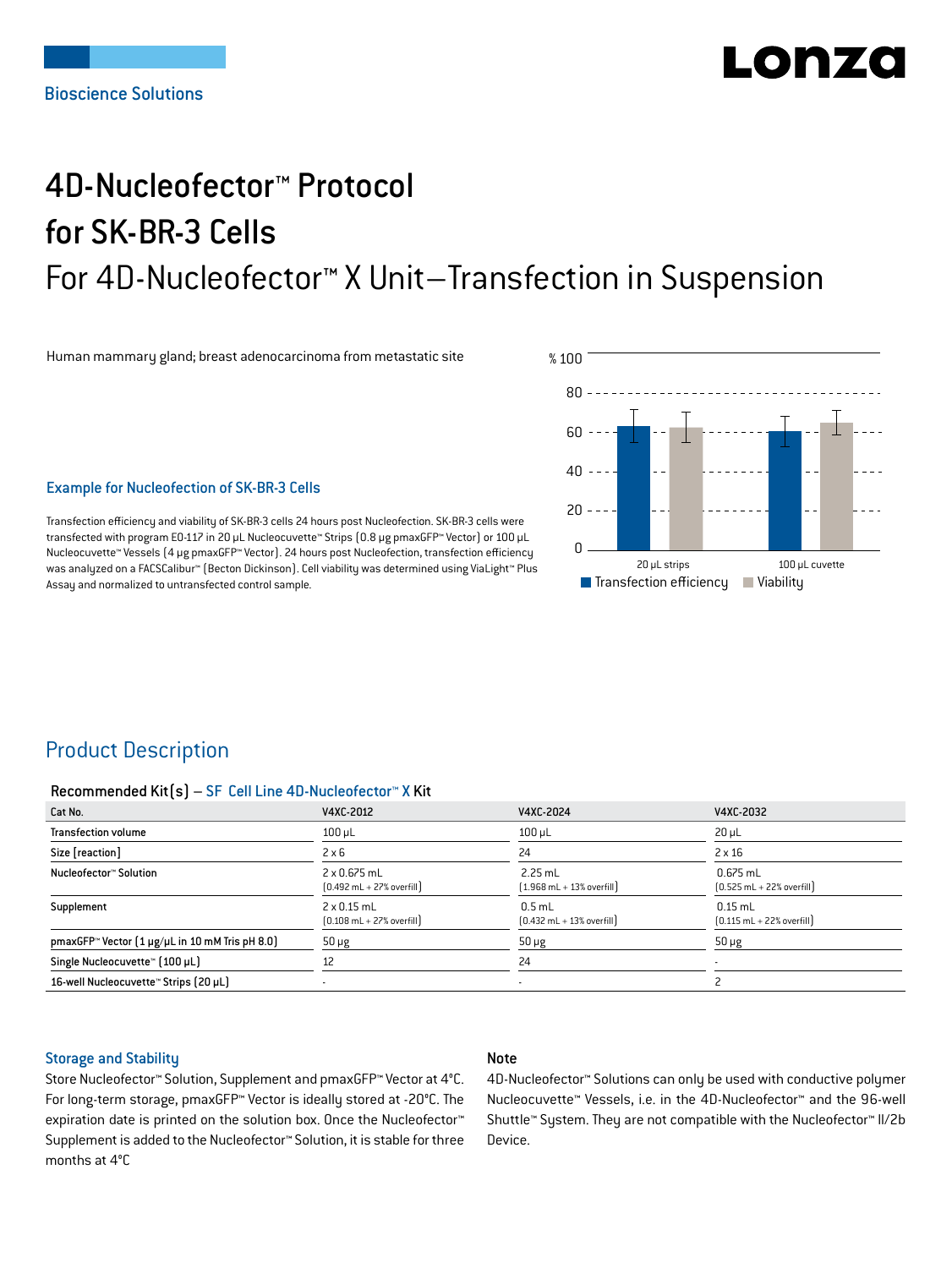# Required Material

## Note

Please make sure that the supplement is added to the Nucleofector<sup>™</sup> Solution prior to use. For preparing aliquots, mix Nucleofector™ Solution and Supplement in a ratio of 4.5 : 1 (see Table 1).

- 4D-Nucleofector™ System (4D-Nucleofector™ Core and X Unit)
- Supplemented 4D-Nucleofector™ Solution at room temperature
- Supplied 100 µL single Nucleocuvette™ or 20 µL 16-well Nucleocuvette™ Strips
- Compatible tips for 20 µL Nucleocuvette™ Strips: epT.I.P.S. [US/ CDN: Eppendorf North America, Cat. No. 2491.431, Rest of World: Eppendorf AG, Cat. No. 0030073.266], Matrix TallTips™ [Matrix Technologies Corp., Cat. No. 7281] or LTS Tips [Rainin Instrument, LLC, Cat. No. SR-L10F, SR/SS-L250S, SR/SS-L300S]. Before using other types of pipette tips, please ensure they reach the bottom of the Nucleocuvette™ wells without getting stuck
- Supplied pmaxGFP™ Vector, stock solution 1 μg/μL

### Note

When using pmaxGFP™ Vector as positive control, dilute the stock solution to an appropriate working concentration that allows pipetting of the recommended amounts per sample (see Table 3). Make sure that the volume of substrate solution added to each sample does not exceed 10% of the total reaction volume (2 μL for 20 μL reactions; 10 μL for 100 μL reactions).

- Substrate of interest, highly purified, preferably by using endotoxin-free kits; A260:A280 ratio should be at least 1.8
- Cell culture plates of your choice
- For detaching cells: 0.5 mg/mL Trypsin and 0.2 mg/mL EDTA in PBS and supplemented culture media or PBS/0.5% BSA
- Culture medium: McCoy's 5A medium [Lonza; Cat. No. 12-688F] supplemented with 10% fetal calf serum (FCS), 100 μg/mL streptomycin, 100 U/mL penicilin
- Prewarm appropriate volume of culture medium to 37°C (see Table 2)
- Appropriate number of cells/sample (see Table 3)

# 1. Pre Nucleofection

### Cell culture recommendations

- 1.1 Replace media every 2 3 days
- 1.2 Passage cells 2-3 times a week. A subcultivation ratio of 1:2 is recommended.
- 1.3 Seed out 2 x 10<sup>6</sup> cells per T162 flask
- 1.4 Subculture 2 days before Nucleofection

## **Trypsinization**

- 1.5 Remove media from the cultured cells and wash cells once with an appropriate volume of PBS
- 1.6 For harvesting, incubate the cells ~5 minutes at 37°C with an appropriate volume of indicated trypsinization reagent (please see required material)
- 1.7 Neutralize trypsinization reaction with supplemented culture medium or PBS/0.5% BSA once the majority of the cells (>90 %) have been detached

# 2. Nucleofection

For Nucleofection sample contents and recommended Nucleofector™ Program, please refer to Table 3.

- 2.1 Please make sure that the entire supplement is added to the Nucleofector™ Solution
- 2.2 Start 4D-Nucleofector™ System and create or upload experimental parameter file (for details see device manual)
- 2.3 Select/Check for the appropriate Nucleofector™ Program (see Table 3)
- 2.4 Prepare cell culture plates by filling appropriate number of wells with desired volume of recommended culture media (see Table 4) and pre-incubate/equilibrate plates in a humidified 37°C/5% CO<sub>2</sub> incubator
- 2.5 Pre-warm an aliquot of culture medium to 37°C (see Table 4)
- 2.6 Prepare plasmid DNA or pmaxGFP™ Vector or siRNA (see Table 3)
- 2.7 Harvest the cells by trypsinization (please see  $1.5 1.7$ )
- 2.8 Count an aliquot of the cells and determine cell density
- 2.9 Centrifuge the required number of cells (see Table 3) at 90xg for 10 minutes at room temperature. Remove supernatant completely
- 2.10 Resuspend the cell pellet carefully in room temperature 4D-Nucleofector™ Solution (see Table 3)
- 2.11 Prepare mastermixes by dividing cell suspension according to number of substrates
- 2.12 Add required amount of substrates to each aliquot (max. 10% of final sample volume)
- 2.13 Transfer mastermixes into the Nucleocuvette™ Vessels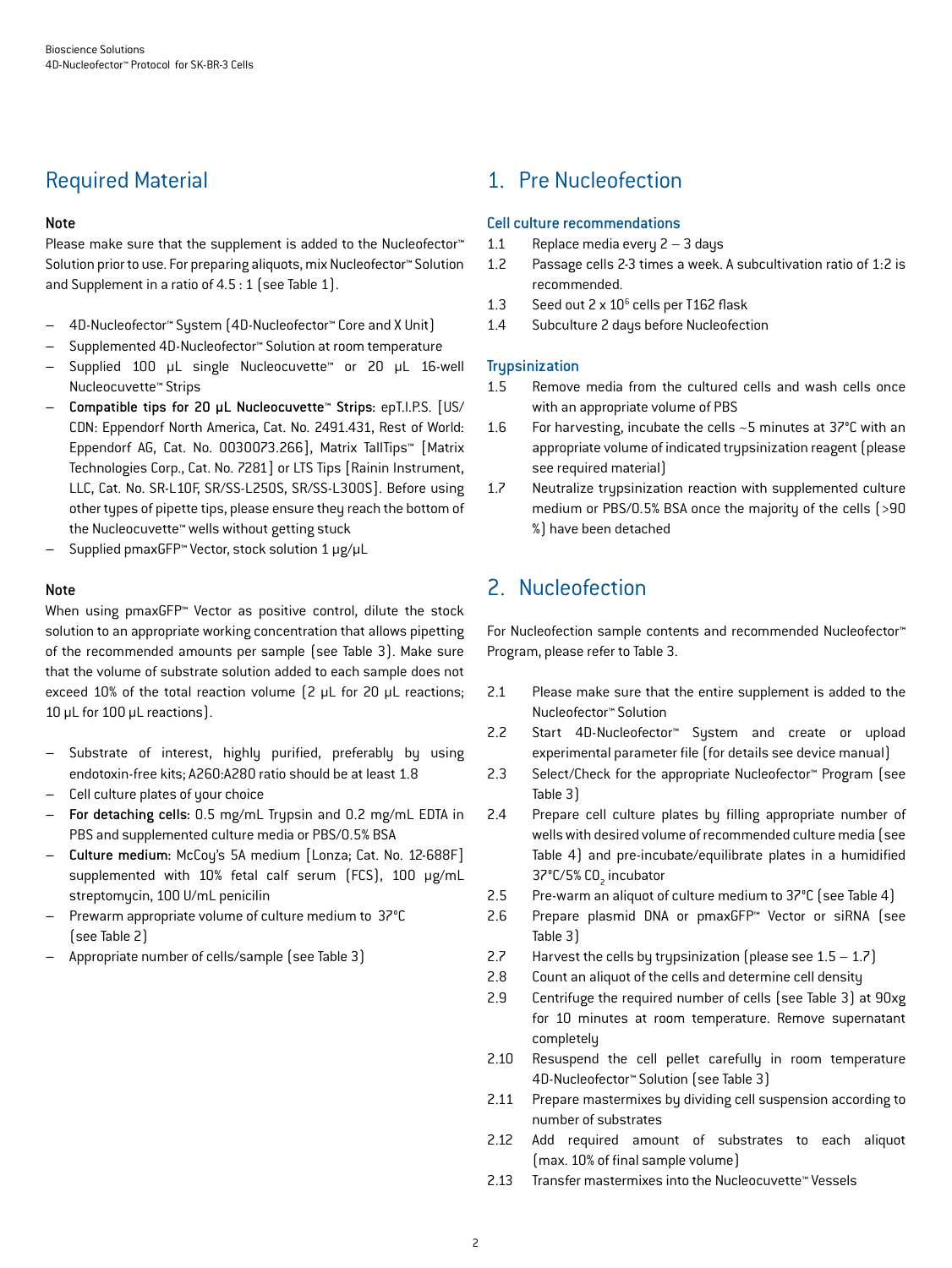#### Note

As leaving cells in Nucleofector™ Solution for extended periods of time may lead to reduced transfection efficiency and viability it is important to work as quickly as possible. Avoid air bubbles while pipetting

- 2.14 Gently tap the Nucleocuvette™ Vessels to make sure the sample covers the bottom of the cuvette
- 2.15 Place Nucleocuvette™ Vessel with closed lid into the retainer of the 4D-Nucleofector™ X Unit. Check for proper orientation of the Nucleocuvette™ Vessel
- 2.16 Start Nucleofection Process by pressing the "Start" on the display of the 4D-Nucleofector™ Core Unit (for details, please refer to the device manual)
- 2.17 After run completion, carefully remove the Nucleocuvette™ Vessel from the retainer
- 2.18 Resuspend cells with pre-warmed medium (for recommended volumes see Table 2). Mix cells by gently pipetting up and down two to three times. When working with the 100 µL Nucleocuvette™ use the supplied pipettes and avoid repeated aspiration of the sample
- 2.19 Plate desired amount of cells in culture system of your choice (for recommended volumes see Table 2).

## 3. Post Nucleofection

3.1 Incubate the cells in humidified  $37^{\circ}$ C/5% CO<sub>2</sub> incubator until analysis. Gene expression or down regulation, respectively, is often detectable after only 4 – 8 hours

#### Table 1: Volumes required for a single reaction

|                                  | 100 µL Single Nucleocuvette™ | 20 µL Nucleocuvette™ Strip |
|----------------------------------|------------------------------|----------------------------|
| Volume of Nucleofector™ Solution | 82 uL                        | 16.4 uL                    |
| <b>Volume of Supplement</b>      | 18 uL                        | 3.6 µL                     |

#### Table 2: Required amounts of cells and media for Nucleofection

|                                               |                                    | 100 µL Single Nucleocuvette™            | 20 µL Nucleocuvette™ Strip |
|-----------------------------------------------|------------------------------------|-----------------------------------------|----------------------------|
| Culture plate format                          |                                    | 6-well plate                            | 96-well plate              |
| Culture medium                                | Pre-filled in plate                | $1000 \mu L$                            | 175 µL                     |
|                                               | Added to sample post Nucleofection | $400 \mu L$                             | $80 \mu L$                 |
| Volume of sample transferred to culture plate |                                    | complete sample (use supplied pipettes) | $25 \mu L$                 |
| Final culture volume                          |                                    | 1500 uL                                 | 200 uL                     |

#### Table 3: Contents of one Nucleofection sample and recommended program

|                                |                                         | 100 µL Single Nucleocuvette™                                      | 20 µL Nucleocuvette™ Strip                                        |
|--------------------------------|-----------------------------------------|-------------------------------------------------------------------|-------------------------------------------------------------------|
| Cells                          |                                         | $1 \times 10^6$                                                   | $2 \times 10^{5}$                                                 |
|                                |                                         | (Lower or higher cell numbers may influence transfection results) | [Lower or higher cell numbers may influence transfection results] |
| Substrate*                     | pmaxGFP™ Vector                         | 4 µg                                                              | $0.8 \mu g$                                                       |
| <b>or</b>                      | plasmid DNA (in H <sub>2</sub> O or TE) | $2-5 \mu g$                                                       | $0.4 - 1 \mu g$                                                   |
| <b>or</b>                      | siRNA                                   | 30-300 nM siRNA (3-30 pmol/sample)                                | 30-300 nM siRNA [0.6-6 pmol/sample]                               |
| SF 4D-Nucleofector™ X Solution |                                         | $100 \mu L$                                                       | $20 \mu L$                                                        |
| Program                        |                                         | E0-117                                                            | E0-117                                                            |

\* Volume of substrate should comprise maximum 10% of total reaction volume